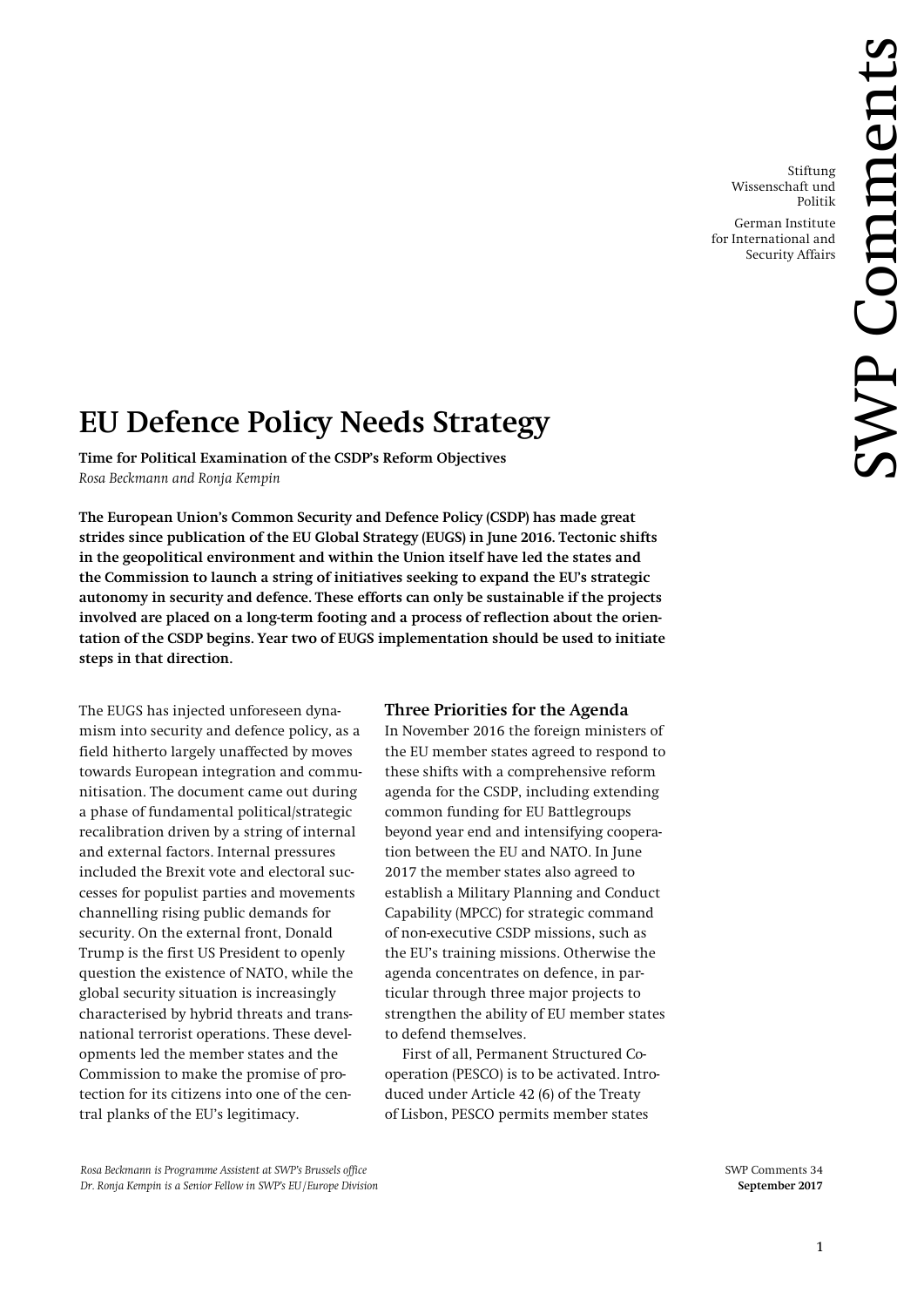"whose military capabilities fulfil higher criteria and which have made more binding commitments to one another in this area with a view to the most demanding missions" to cooperate more closely than the EU-27 context permits. Under the terms of Article 46 PESCO is open to all member states, although the treaty text remains vague over the conditions they are required to satisfy.

Secondly, a Coordinated Annual Review on Defence (CARD) will institutionalise systematic exchange between member states under the auspices of the European Defence Agency (EDA). This should contribute to identifying and closing gaps in member states' military and civilian resources.

Thirdly, the Commission and the member states have decided to establish a European Defence Fund (EDF) to incentivise cooperation on the acquisition of key defence capabilities. The EDF will co-finance initiatives where at least three EU states join forces to develop and procure defence products and technologies. This should permit states and companies to operate more cost-effectively; such initiatives benefit especially strongly from the fund where their cooperation falls within the PESCO framework.

## **Clarify details, unlock potential**

While the ambitious timeframe requires the details of the three projects to be clarified by autumn 2017, many questions still remain unanswered. The need to settle specifics should not, however, be allowed to obstruct progress on tapping the potential of the initiatives.

### **PESCO as trailblazer for the Defence Union**

Concerning the criteria member states must satisfy in order to enter into a Permanent Structured Cooperation, there are currently two contrasting approaches: an agenda orientated on ambitious, exclusive projects, and an inclusive model designed to prevent the emergence of a multi-speed Europe in security and defence policy. Germany and

France used their bilateral Ministerial Council on 13 July 2017 to propose a list of steps intended to satisfy both approaches.

Under this proposal states would have to increase their defence budgets in order to participate in PESCO, honouring the 2014 NATO agreement to spend 2 percent of GDP on defence, with 20 percent of the defence budget earmarked for acquiring major equipment. Secondly, states wishing to participate should join at least one PESCO project and support the work of the EDA. Thirdly there would be operational criteria to be met: representation in EU Battlegroups, a substantial contribution to international operations, and above all accelerated decision-making on military deployments. Finally, PESCO participants should participate in CARD and the EDF.

It is presently unclear how many EU member states will be willing to fulfil these criteria. In addition, it is uncertain which specific projects can be realised under the PESCO framework. Here too, Berlin and Paris have done the groundwork for their partners, proposing more than a dozen projects including the creation of a logistics hub and a medical command. But political leaders need to do more than proposing individual projects and defining criteria. Under the Treaty of Lisbon the purpose of Permanent Structured Cooperation is not solely to strengthen the operative capabilities of member states: It should be seen as the first step on the road to a European Defence Union. But the actual path for this has yet to be mapped out. As soon as PESCO has been activated, Germany and France should therefore join together to initiate a process of reflection to draw up a roadmap for the Defence Union.

# **Incentives for CARD**

The idea of a Coordinated Annual Review on Defence has been around for longer than PESCO. CARD's precursors are the Capability Development Mechanism introduced in 1999, and its expanded successor of 2001, the European Capability Action

SWP Comments 34 **September 2017**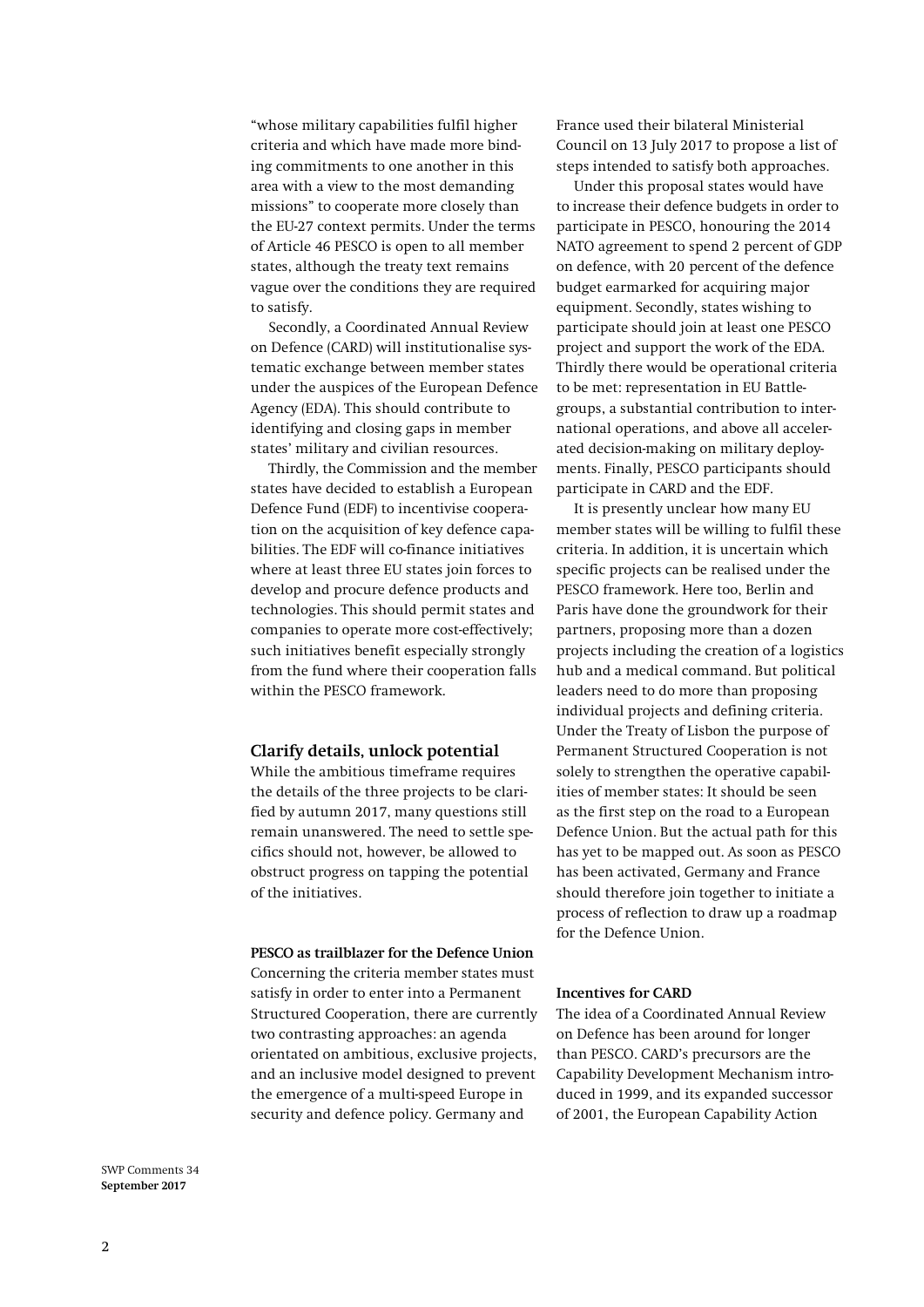Plan. Those two initiatives fell by the wayside, largely because member states balked at revealing gaps in their national defence capacities. Member states therefore need to be offered incentives for transparency in defence planning. This could involve linking the coordination process to participation in PESCO and funding of procurement and research projects through the EDF. It would be conceivable to grant the EDA a right to propose or veto co-funded projects. In the medium term, member states and the EDA should move towards discussing strategic goals in the CARD framework. Only then will the coordination process offer a framework for advancing the EU's strategic autonomy and supporting the goals of the EUGS.

## **Move the EDF into the EU budget**

Funding for the EDF is secure through 2020, when the next multi-annual financial framework (MFF) comes into effect. Given that the 2020–2027 MFF will presumably lack the British budget contribution, the Commission's ambitious plans to provide the member states with €5.5 billion for joint defence development and procurement are as yet unfunded. On the other hand, the fund can function to link disparate projects in the sphere of defence and increase the willingness of member states to participate in PESCO and CARD. The German government should therefore ensure the fund's survival by anchoring it in the next MFF. In this connection the Commission could also ensure that the EDF prioritises funding for projects required to achieve the goals of the EUGS.

## **A process of reflection on the CSDP**

The success of these initiatives will be closely tied to the question of what strategic goal the member states pursue through the CSDP – as a component of the EU's Common Foreign and Security Policy (CFSP). The EUGS names strengthening resilience as the overarching goal of the CFSP – in other

words reinforcing the EU's ability to defend against internal and external threats. The High Representative's implementation report of June 2017 spells out the implications for the CSDP's future strategic goals – coping with external crises and conflicts, strengthening the partners' capabilities and protecting the citizens of Europe.

If coherence is to be achieved between initiatives and objectives, member states will have to find agreement over where resilience requires military capabilities, and in which crises and conflicts the latter are to be deployed. A joint threat evaluation will be required to determine what capacities the EU needs to have at its disposal, and a shared concept for the strategic objective of guaranteeing the security of Europe's citizens will need to be developed. This also means clarifying the relationship between NATO and the EU. While their joint declaration of July 2016 commits to deepening cooperation, the document contains no indication of how PESCO, CARD and EDF should distribute defence functions between the EU and NATO without duplicating structures. An overall approach dealing with that is a matter of urgency.

Member states also need to decide how much sovereignty they are prepared to transfer to the EU level. That question has always been a red flag in the entire field of security and defence. Mastering a fluid security situation and exploiting the full potential of European integration will require the taboo on this discussion to be lifted and a realistic dialogue opened up. This also includes questioning the integration-inhibiting consensus principle in CFSP and CSDP.

While Germany has always been sceptical towards a strategic reflection process in the EU framework, the successes already achieved in implementing the EUGS should give Berlin grounds for optimism. Accordingly, Germany should advocate for a political process to clarify the strategic rationale of the CSDP. Two paths are open to the German government. The first would be to advance this process jointly with France. On

> SWP Comments 34 **September 2017**